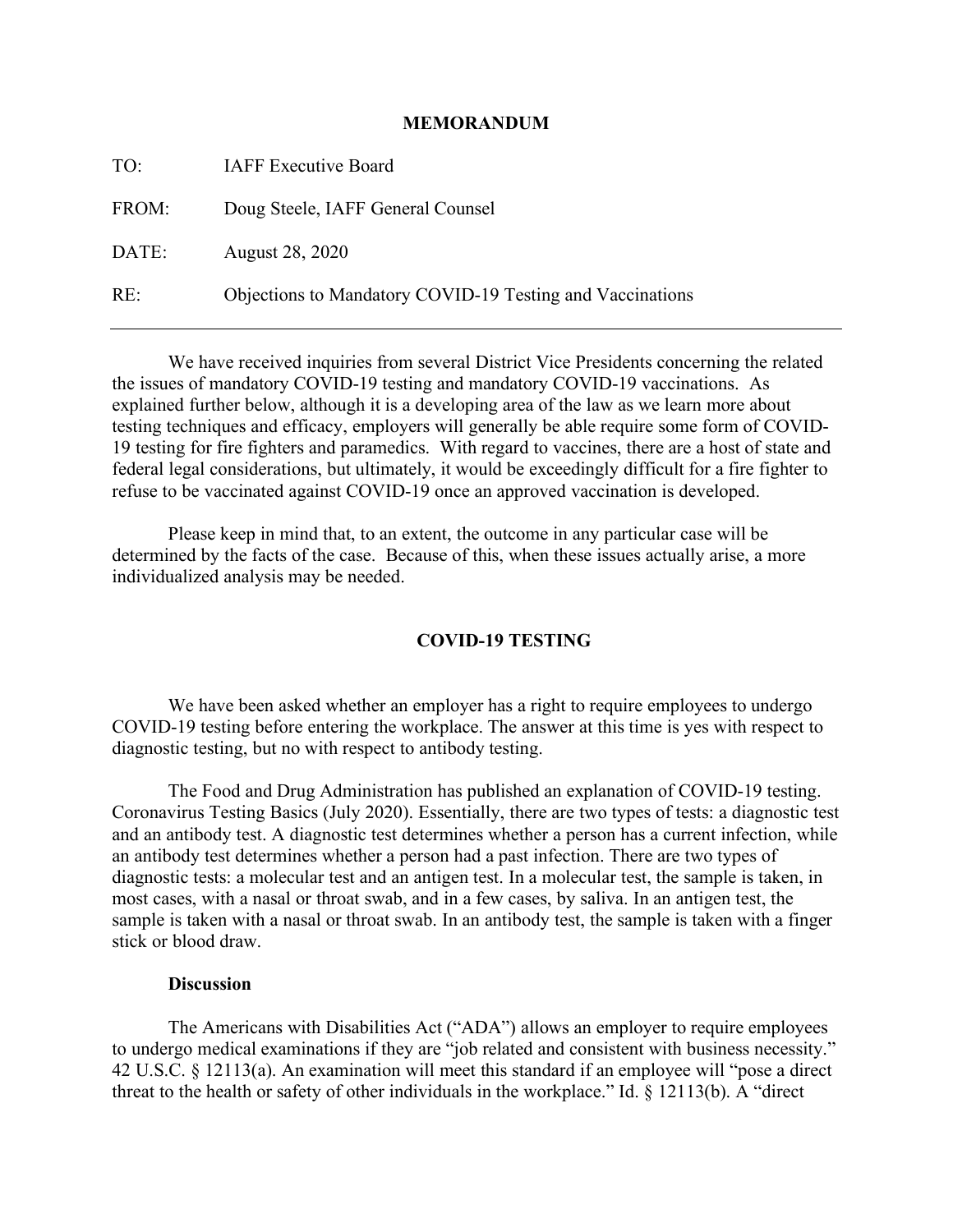Memo to Executive Board: Objections to Vaccinations August 28, 2020 Page 2 of 12

threat" is "a significant risk to the health or safety of others that cannot be eliminated by reasonable accommodation." Id. § 12111(3).

# **A. Diagnostic Testing**

In recently issued guidance, the Equal Employment Opportunity Commission ("EEOC") opined that an employee with COVID-19 is a "direct threat," and thus an employer may require employees to undergo diagnostic testing before entering the workplace. What You Should Know About COVID-19 and the ADA, the Rehabilitation Act, and Other EEO Laws (June 17, 2020). The guidance states in relevant part:

A.6. May an employer administer a COVID-19 test (a test to detect the presence of the COVID-19 virus) before permitting employees to enter the workplace?

The ADA requires that any mandatory medical test of employees be "job related and consistent with business necessity." Applying this standard to the current circumstances of the COVID-19 pandemic, employers may take steps to determine if employees entering the workplace have COVID-19 because an individual with the virus will pose a direct threat to the health of others. Therefore, an employer may choose to administer COVID-19 testing to employees before they enter the workplace to determine if they have the virus.

Although an employer has the right to require diagnostic testing, the guidance recognizes that an employee may have a right to request a reasonable accommodation in the form of an "alternative method of screening." The ADA and Title VII of the Civil Rights Act of 1964 require an employer to accommodate, respectively, employees' disabilities and religious beliefs, unless doing so would impose an undue hardship on its operations. If an employee requests a disability-related or religious accommodation with respect to a COVID-19 diagnostic test, the guidance directs the employer, under Item G.7., to "proceed as it would for any other request for accommodation." Whether an employee has legally sufficient grounds for a testing accommodation would depend on the facts of the specific case.

# **B. Antibody Testing**

In the same guidance, the EEOC opined that an antibody test is not job related and consistent with business necessity, and thus an employer may not require employees to undergo antibody testing before entering the workplace. The guidance states in relevant part:

A.7. CDC said in its Interim Guidelines that antibody test results "should not be used to make decisions about returning persons to the workplace." In light of this CDC guidance, under the ADA may an employer require antibody testing before permitting employees to reenter the workplace?

No. An antibody test constitutes a medical examination under the ADA. In light of CDC's Interim Guidelines that antibody test results "should not be used to make decisions about returning persons to the workplace," an antibody test at this time does not meet the ADA's "job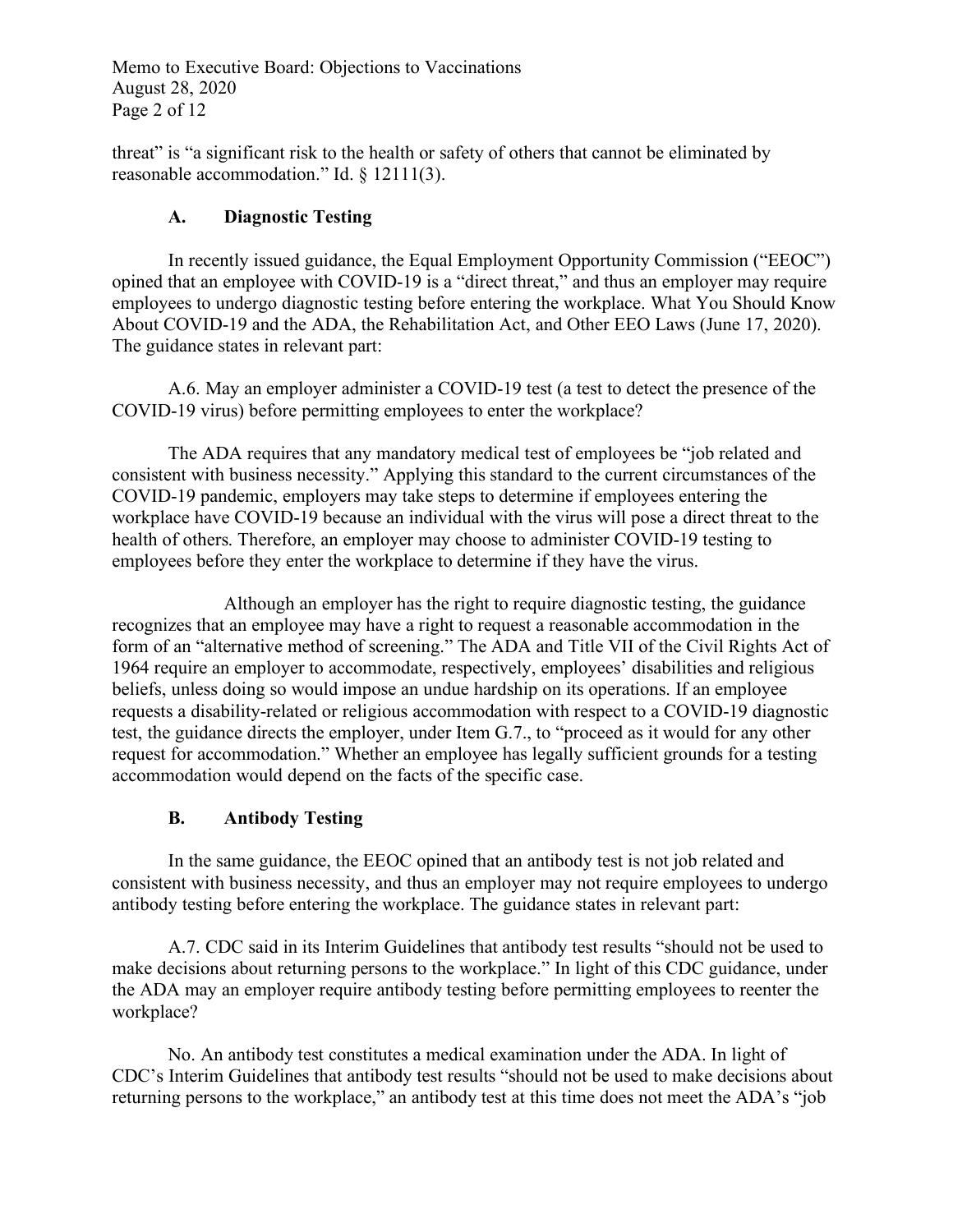Memo to Executive Board: Objections to Vaccinations August 28, 2020 Page 3 of 12

related and consistent with business necessity" standard for medical examinations or inquiries for current employees. Therefore, requiring antibody testing before allowing employees to re-enter the workplace is not allowed under the ADA. Please note that an antibody test is different from a test to determine if someone has an active case of COVID-19 (i.e., a viral test). The EEOC has already stated that COVID-19 viral tests are permissible under the ADA.

## **Testing Conclusion**

In sum, under current EEOC guidance, an employer has a right under the ADA to require employees to undergo COVID-19 diagnostic testing before entering the workplace, but not antibody testing.

## **VACCINATIONS**

As explained below, fire departments will generally be able to mandate that fire fighters and paramedics receive vaccinations if they deem it necessary for public health and safety. Fire fighters that hold sincere religious objections to, or have bona fide medical reasons to avoid, vaccinations may be able to obtain an exemption or a reasonable accommodation from their departments. Should a dispute arise, fire fighters may be able to sue under the First Amendment's Free Exercise clause, Title VII of the Civil Rights Act, or the Americans with Disabilities Act. An exemption or preferred accommodation, however, may be difficult to obtain through a lawsuit as employers are only required to offer a reasonable (not preferred) accommodation and will have little difficulty demonstrating that providing an exemption to a COVID-19 vaccination would cause an undue hardship given that public health and safety are at risk.

## **I. State Law**

While many state health agencies and the Centers for Disease Control and Prevention (CDC) highly recommend a variety of vaccinations for fire fighters and other first responders, state law generally does not mandate vaccinations for public employees. For example, while Pennsylvania and Virginia encourage all healthcare personnel to immunize against a host of vaccine-preventable diseases, no state law mandates vaccination for any hospital or ambulatory care employees. Thus, vaccination requirements tend to be in the sole discretion of fire departments and local governments.<sup>1</sup>

Occasionally state law will limit that discretion and provide exceptions to immunization requirements. Indiana, for example, seeks to maximize consent to immunization. *See, e.g.*, Burns Ind. Code Ann. § 16-28-14.5-2 ("Subject to obtaining an employee's consent, a health facility shall annually administer or make available to be administered immunizations against the influenza virus to the employee of the health facility."). Indiana's statutes therefore regularly

<sup>&</sup>lt;sup>1</sup> State law varies, of course, and some states do mandate vaccines for particular types of workers. The District of Columbia requires immunizations, for example, for its hospital employees who "routinely come in contact with patients or patient areas." 22 DCMR B2017.10.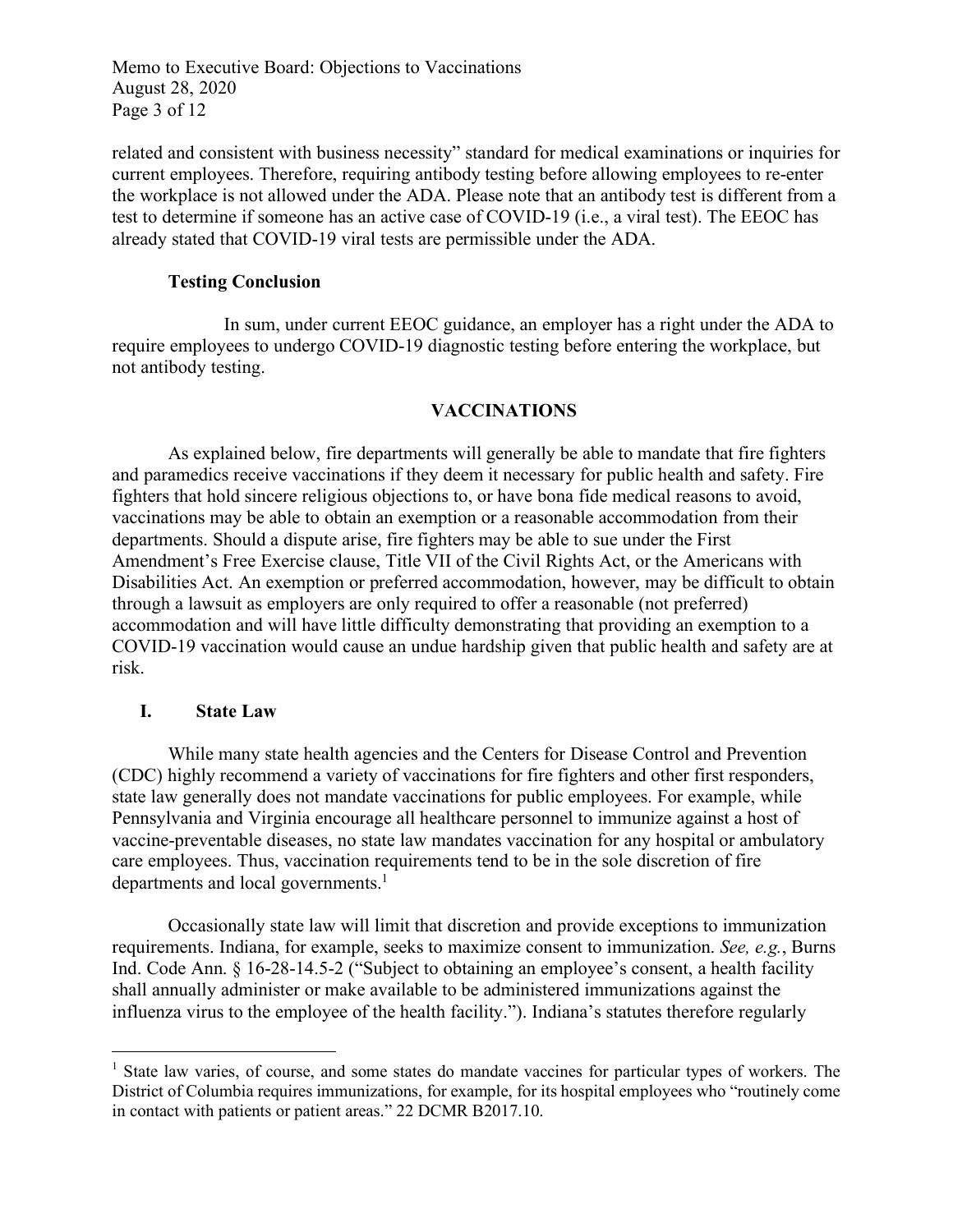Memo to Executive Board: Objections to Vaccinations August 28, 2020 Page 4 of 12

provide for religious and medical exemptions. *See id.* 16-28-14.5-5(2) (health care workers are not required to be vaccinated if "the immunization is medically contraindicated for the employee"); *id.* § 16-28-14.5-5(3) (health care workers are not required to be vaccinated if "receiving the immunization is against the employee's religious beliefs"); *id.* § 10-14-3-23 (Indiana's emergency management and disaster relief laws shall not be construed to compel a person to submit to "immunization if the person . . . relies in good faith on spiritual means or prayer to prevent or cure disease or suffering and objects to the treatment in writing").

Therefore, challenges to a mandatory vaccination policy will generally be limited to religious or medical objections, and these objections will yield to the health and safety requirements of fire departments. As discussed below, although the specific burdens on the employee and employer will depend on the type of claim pursued, it generally will be difficult for an employee to prove that their rights have been violated if the employer has offered any sort of accommodation.

## **II. Objections to Vaccinations Under Federal Law**

## **a. ADA**

A fire fighter that suffers adverse medical consequences—such as an allergic reaction to vaccinations may be entitled to a reasonable accommodation under the Americans with Disabilities Act (ADA), 42 U.S.C. § 12101 *et seq.* The ADA requires that employers to provide a reasonable accommodation for an employee's disability. Such disability may include an inability to be vaccinated due to contraindication if the vaccination would substantially or materially limit the ability to perform major life activities. *Hustvet v. Allina Health Sys.*, 910 F.3d 399, 411 (8th Cir. 2018). The employee must first put their employer on notice and request accommodation to begin an interactive process. *Ruggiero v. Mount Nittany Med. Ctr.*, 736 F. App'x 35, 39 (3d Cir. 2018). In addition, employees must put forward medical documentation to substantiate their claim of a disability affecting a major life activity. Moderate reactions to vaccines will not be legally sufficient. For example, in *Hustvet*, the Eighth Circuit affirmed a judgment against an employee who had "never been hospitalized due to an allergic or chemical reaction [from a vaccine], never seen an allergy specialist, . . . [or] ever sought any significant medical attention when experiencing a chemical sensitivity, taken prescription medication because of a serious reaction, or had to leave work early because of a reaction." 910 F.3d at 411; *see also Chmura v. Monongalia Health Sys.*, No. 1:17CV222, 2019 U.S. Dist. LEXIS 134373, at \*19 (N.D. W.Va. Aug. 9, 2019) (granting summary judgment for employer where plaintiff provided "no documentation supporting [her] purported history of a previous reaction to the influenza vaccine . . . any documented allergy testing indicating that [she] had experienced an immediate hypersensitivity reaction to the vaccine or one of its components"). Therefore, this claim will only be available to fire fighters who suffer serious medical consequences from being vaccinated.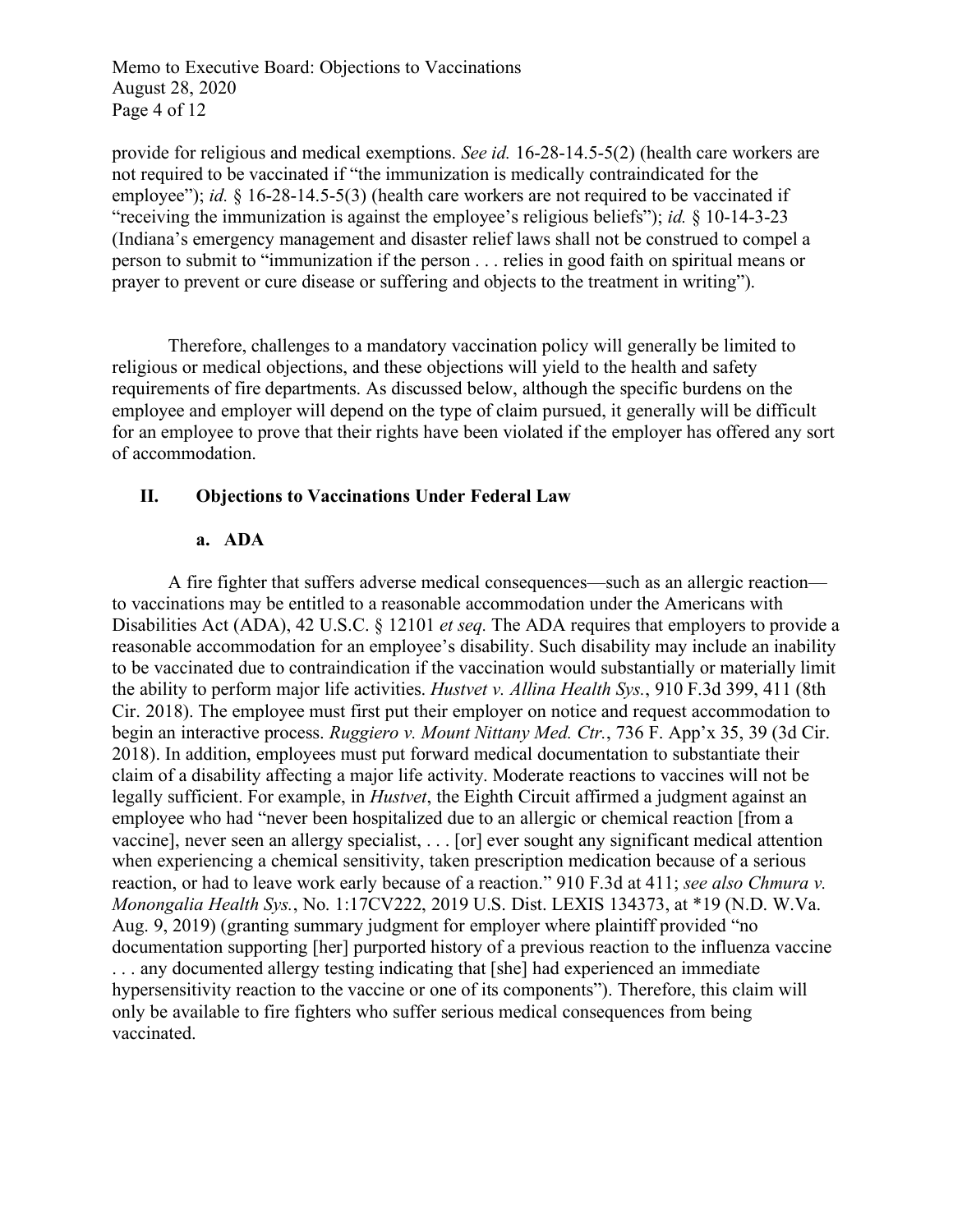Memo to Executive Board: Objections to Vaccinations August 28, 2020 Page 5 of 12

#### **b. Free Exercise Clause**

The First Amendment provides that Congress "shall make no law respecting an establishment of religion, or prohibiting the free exercise thereof." U.S. Const. amend. I. The First Amendment, and its Free Exercise Clause, applies to the states through the Fourteenth Amendment. *See* U.S. Const. amend XIV, sec. 1 ("No state shall make or enforce any law which shall abridge the privileges or immunities of citizens of the United States[.]").

Fire fighters claiming that a mandatory COVID-19 inoculation policy violates their free exercise rights could bring a constitutional challenge under § 1983 of the United States Code. *See* 42 U.S.C. § 1983. Section 1983 provides that "[e]very person who, under color of any statute, ordinance, regulation, custom, or usage, of any State or Territory . . . subjects . . . any citizen of the United States . . . to the deprivation of any rights . . . secured by the Constitution and laws, shall be liable to the party injured in an action at law . . . ." *Id.* The Supreme Court has clarified that municipalities and "[l]ocal governing bodies . . . can be sued directly under § 1983 for monetary, declaratory, or injunctive relief where . . . the action that is alleged to be unconstitutional implements or executes a policy statement, ordinance, regulation, or decision officially adopted and promulgated by that body's officers." *Monell v. Dep't of Soc. Servs.*, 436 U.S. 658, 690 (1978).

Such a constitutional challenge, however, would almost certainly fail. Generally, a policy which substantially burdens an employee's free exercise rights would violate the constitution. *Rowe v. Ind. Dep't of Corr.*, No. 1:11-cv-00524-JMS-MJD, 2014 U.S. Dist. LEXIS 27060, at \*6 (S.D. Ind. Mar. 3, 2014). A substantial burden would exist, for example, if the government compels a religious person to "perform acts undeniably at odds with fundamental tenets of [his] religious beliefs." *Wisconsin v. Yoder*, 406 U.S. 205, 218 (1972); *see Venters v. City of Delphi*, 123 F.3d 956, 970 (7th Cir. 1997) ("Public employment may not be conditioned on one's willingness to subscribe to particular religious principles or to any religious belief at all."). But "the religious freedom guaranteed by the Free Exercise Clause of the First Amendment does not require religious exemptions from facially neutral laws of general applicability." *Korte v. Sebelius*, 735 F.3d 654, 671 (7th Cir. 2013) (citing *Employment Division v. Smith*, 494 U.S. 872, 883-90 (1990) (*Smith*)). "[I]f a law incidentally burdens the exercise of religion, the Constitution does not require an exemption." *Id.*

Whether the law is neutral will depend on its object. "A law is not neutral if 'the object of the law is to infringe upon or restrict practices because of their religious motivation.'" *St. John's United Church of Christ v. City of Chi.*, 502 F.3d 616, 631 (7th Cir. 2007) (quoting *Church of Lukumi Babalu Aye v. City of Hialeah*, 508 U.S. 520, 533 (1993)). If there is no intent to restrict religious practices, the rule is neutral and will "survive[] a constitutional challenge if it is at least 'rationally related to a legitimate government interest.'" *Taylor v. Roswell Indep. Sch. Dist.*, 713 F.3d 25, 52 (10th Cir. 2013) (quoting *Corder v. Lewis Palmer Sch. Dist. No. 38*, 566 F.3d 1219, 1232 (10th Cir. 2009)).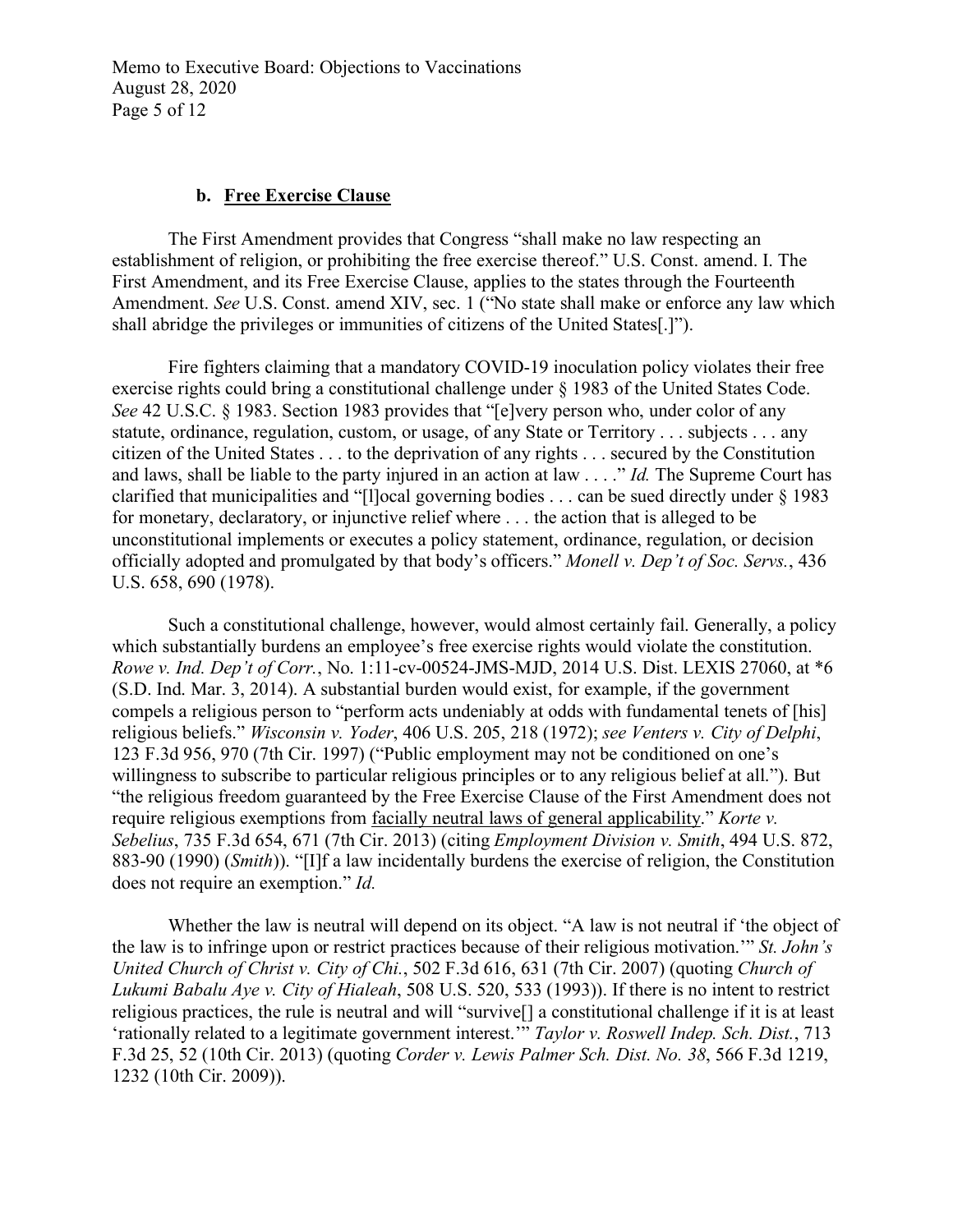Memo to Executive Board: Objections to Vaccinations August 28, 2020 Page 6 of 12

Undoubtedly here, any future COVID-19 vaccination requirement would constitute of neutral law of general applicability. Therefore, it will be easy for fire departments to show that an incidental restriction to religious practice is justified by the government's interest in containing the spread of an infectious disease amongst first responders and the general public with whom they interact. Moreover, the First Amendment "does not require the accommodation of religious practice: states may enforce neutral rules." *Borzych v. Frank*, 439 F.3d 388, 390 (7th Cir. 2006). Thus, it is highly unlikely that the constitution would protect a fire fighter from a mandatory vaccine requirement.

As will be discussed in detail below, other statutory rights provide employees greater protection than the "neutral law of general applicability" standard set forth by the Supreme Court in *Smith* and may require an employer provide a reasonable accommodation. Therefore, as a practical matter, employers will likely offer some form of accommodation in the face of a sincere religious objection. If an employer offers such an accommodation, it will almost certainly cut off any potential First Amendment liability.

For example, a fire fighter working for the City of Leander, Texas, recently lost a free exercise challenge to a mandatory TDAP vaccine requirement. *See Horvath v. City of Leander*, 946 F.3d 787 (5th Cir. 2020). The fire fighter, an ordained Baptist minister, requested an exemption to the city's TDAP vaccine requirement on religious grounds. *Id.* at 790. In response, the city offered him a choice of two accommodations: (1) reassignment to the position of "code enforcement officer," which did not require a vaccine and offered the same salary and benefits; or (2) wear personal protective equipment, "including a respirator, at all times while on duty, submit to testing for possible diseases when his health condition justified, and keep a log of his temperature." *Id.* After the fire fighter declined both offers of accommodation,<sup>2</sup> the city terminated his employment and the fire fighter sued. *Id.* at 791.

In ruling for the city, the Fifth Circuit acknowledged that the fire fighter had "a constitutional right to exercise his religion by refusing the TDAP vaccine because it conflicts with his sincerely held religious beliefs." *Id.* at 793. However, the court rejected the idea that the city's offered accommodations would infringe on the fire fighter's free exercise rights. The court explained "he is able to exercise his religious beliefs while working for the City—either by remaining a firefighter and wearing a respirator or working as a code enforcement officer." *Id.* In fact, the court did not rely on the "neutral law of general applicability" standard from *Smith* to rule in favor of the city. Rather, the court concluded that, due to the offered accommodations, the fire fighter was not burdened "at all." *Id.* at 794 n.7.

## **c. Religious Freedom Restoration Act**

Another free exercise claim arises from the Religious Freedom Restoration Act (RFRA). Through RFRA, Congress rejected the "neutral law of general applicability" standard set forth by the Supreme Court in *Employment Division v. Smith*, 494 U.S. 872 (1990) and provided a new

<sup>&</sup>lt;sup>2</sup> The fire fighter suggested altering the accommodations so that he would not have to wear the respirator at all times, but the city rejected this counteroffer.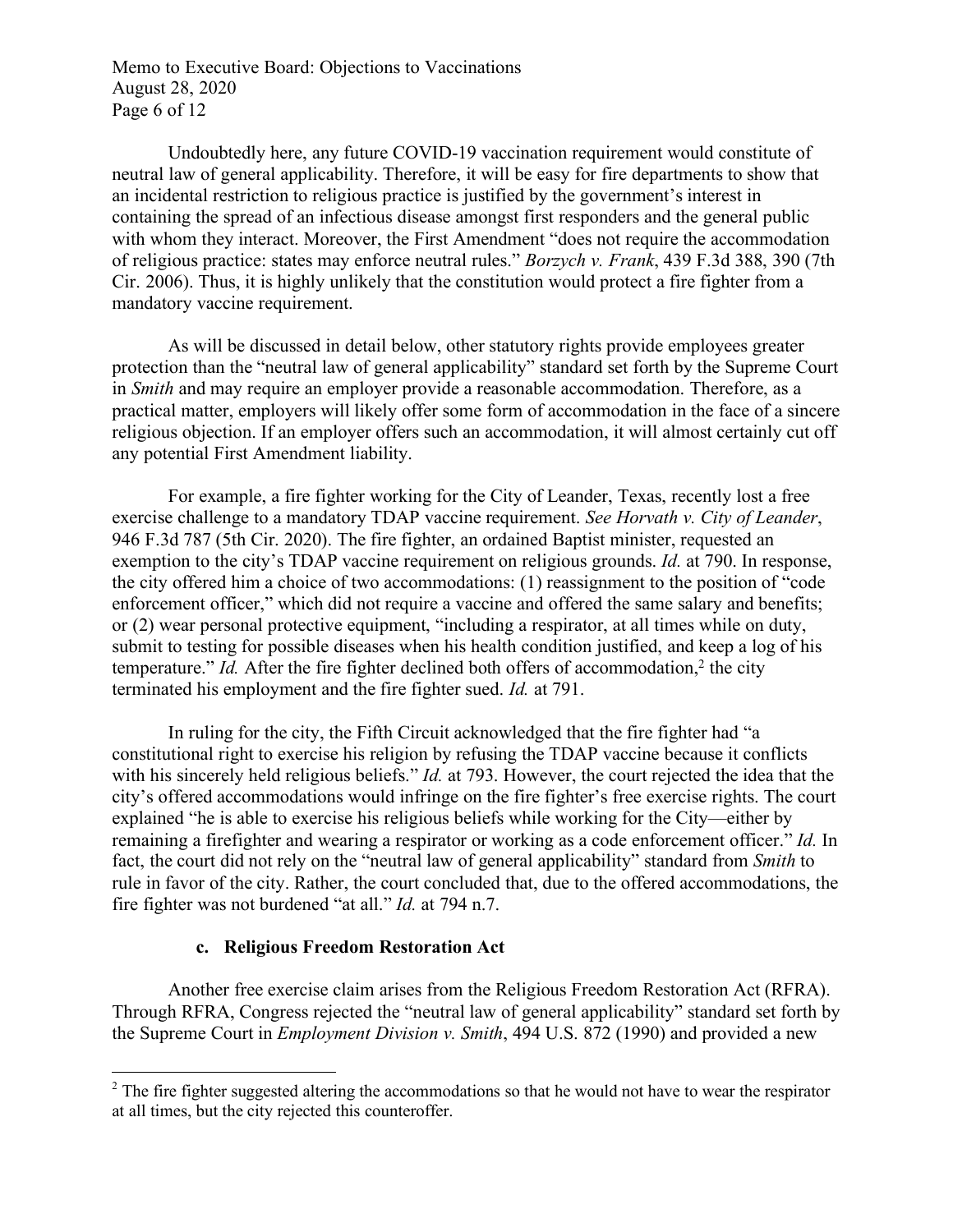Memo to Executive Board: Objections to Vaccinations August 28, 2020 Page 7 of 12

cause of action for governmental restrictions on religious exercise. <sup>3</sup> *See, e.g.*, *Burwell v. Hobby Lobby Stores, Inc.*, 573 U.S. 682, 705-19 (2014) (for-profit closely held corporations can, via the RFRA, challenge the contraceptive mandate under the Affordable Care Act). Section 2000bb-1 of RFRA provides that the "Government shall not substantially burden a person's exercise of religion even if the burden results from a rule of general applicability" unless the government demonstrates that the burden (1) is in furtherance of a compelling governmental interest; and (2) is the least restrictive means of furthering that compelling governmental interest. 42 U.S.C. § 2000bb-1(a), (b). Under the RFRA, "the burden of establishing that the government has substantially burdened the right of free exercise of religion rests with the religious adherent." *Harless by Harless v. Darr*, 937 F. Supp. 1339, 1346-47 (S.D. Ind. 1996) (school did not burden a student's right to free exercise by cabining his distribution of religious pamphlets because he was "free to distribute [the religious pamphlets] on the school premises at designated times and off the school premises at any time").

Although this statute places a higher burden on the government, RFRA claims will not be viable to fire fighters who argue that their employer violated their free exercise rights. Title VII claims (discussed below) preempt religious discrimination claims brought by employees. *Harrell v. Potter*, No. 08-0625-CV-W-DW, 2010 U.S. Dist. LEXIS 151330, at \*16 (W.D. Mo. Mar. 8, 2010) ("Title VII is the only remedy available to a federal employee for an employment discrimination claim based on the government's failure to accommodate a religious practice."); *Tagore v. United States*, No. H-09-0027, 2009 U.S. Dist. LEXIS 74235, at \*19 (S.D. Tex. Aug. 21, 2009) ("[A] plaintiff may not seek relief for the violation of religious rights protected by Title VII through the more general remedy afforded by RFRA."). Therefore, individual fire fighters will likely not be able to sue under this statute.

## **d. Title VII**

Fire fighters with sincerely held religious objections to vaccines may also seek a religious accommodation to a vaccination requirement under Title VII of the Civil Rights Act of 1964 (Title VII). Title VII prohibits employers from discriminating "against any individual with respect to his compensation, terms, conditions, or privileges of employment, because of such individual's . . . religion." 42 U.S.C. § 2000e-2(a)(1). Title VII has applied to state and local employers since 1972. *Mount Lemmon Fire Dist. v. Guido*, 139 S. Ct. 22, 25 (2018); 42 U.S.C. § 2000e(a), (b). "Religion" includes "all aspects of religious observance and practice, as well as belief, *unless an employer demonstrates that he is unable to reasonably accommodate* to an employee's or prospective employee's religious observance or practice *without undue hardship* on the conduct of the employer's business." 42 U.S.C. § 2000e(j) (emphasis added). Thus, an employer is obligated to try to reasonably accommodate an employee's religious beliefs to the extent it does not cause an undue hardship on the business, and failure to do so violates Title VII.

 <sup>3</sup> Indiana has an analogous state RFRA statute that was enacted in 2015. *See* Burns Ind. Code Ann. § 34- 13-9-1. The statute is almost identical to the federal RFRA and would likely also be preempted by Title VII.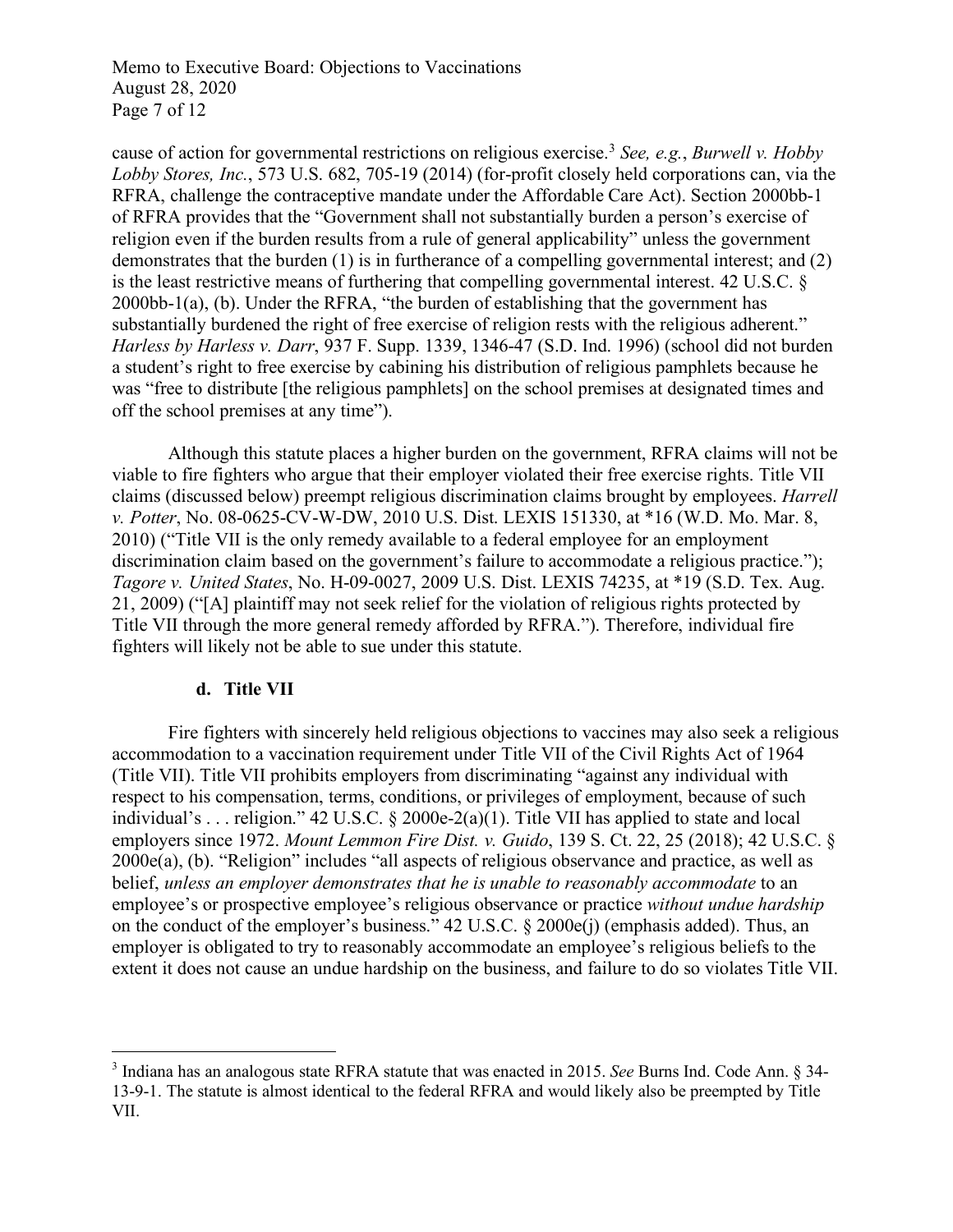Memo to Executive Board: Objections to Vaccinations August 28, 2020 Page 8 of 12

Should the employer fail to provide an accommodation and the fire fighter be disciplined for failing to comply with the policy, they could bring a lawsuit for religious discrimination. Claims of discrimination are subject to the burden-shifting framework announced in *McDonnell Douglas Corp. v. Green*, 411 U.S. 792 (1973). First, to establish a "prima facie" case of discrimination, the employee must show that "(1) the observance or practice conflicting with an employment requirement is religious in nature; (2) the employee called the religious observance or practice to the employer's attention; and (3) the religious observance or practice was the basis for the employee's discharge or other discriminatory treatment." *Adeyeye v. Heartland Sweeteners, LLC*, 721 F.3d 444, 449 (7th Cir. 2013) (internal quotes, alterations, and citations omitted). "Once the plaintiff has established a prima facie case of discrimination, the burden shifts to the employer to make a reasonable accommodation of the religious practice or to show that any reasonable accommodation would result in undue hardship." *Porter v. City of Chi.*, 700 F.3d 944, 951 (7th Cir. 2012).

Accordingly, a fire fighter who wishes to challenge a mandatory vaccine policy under Title VII will face two primary hurdles: (1) proving their objection to the vaccine is, in fact, religious, and (2) rebutting the employer's claim that it offered a reasonable accommodation or that any reasonable accommodation would create an undue hardship.

## *i. Sincere Religious Belief*

Objections to vaccinations that arise from traditional religious beliefs will not be difficult to substantiate. *See, e.g.*, *Musterd v. R.I. Dep't of Health*, 2017 U.S. Dist. LEXIS 198422, at \*7-8 (D.R.I. Aug. 29, 2017) ("I assume the sincerity of Plaintiff's religious abhorrence of an injection containing animal by-products. Nor is there any question that one of the chicken-pox vaccine ingredients that can be found on the link on the DOH website, gelatin, is an ingredient that is recognized as potentially causing issues for persons of Muslim or Jewish faith."). The sincerity of religious objections to vaccines that do not arise from a traditional religious belief—but perhaps a combination of moral or political beliefs—will be more difficult to prove in the Title VII context.

For example, in *Fallon v. Mercy Catholic Med. Ctr.*, the Third Circuit addressed the sincerity of a Pennsylvania employee's religious objection to receiving a flu vaccine as a condition of his employment as a crisis intake worker for a medical center. 877 F.3d 487, 489 (3d Cir. 2017). The medical center had permitted other employees with religious objections to wear a face mask instead of receiving the inoculation. The plaintiff, however, did not belong to any religious organization and objected simply on grounds of strong personal beliefs. Specifically, the plaintiff believed that "if he yielded to coercion and consented to the hospital mandatory policy, he would violate his conscience as to what is right and what is wrong." *Id.* at 492. He also believed that taking the vaccine would "do more harm than good" to him physically. *Id.* As such, the medical center rejected his request for an accommodation. The Third Circuit agreed that the medical center did not violate Title VII by failing to provide the plaintiff an accommodation. The court relied on the following definition of "religion":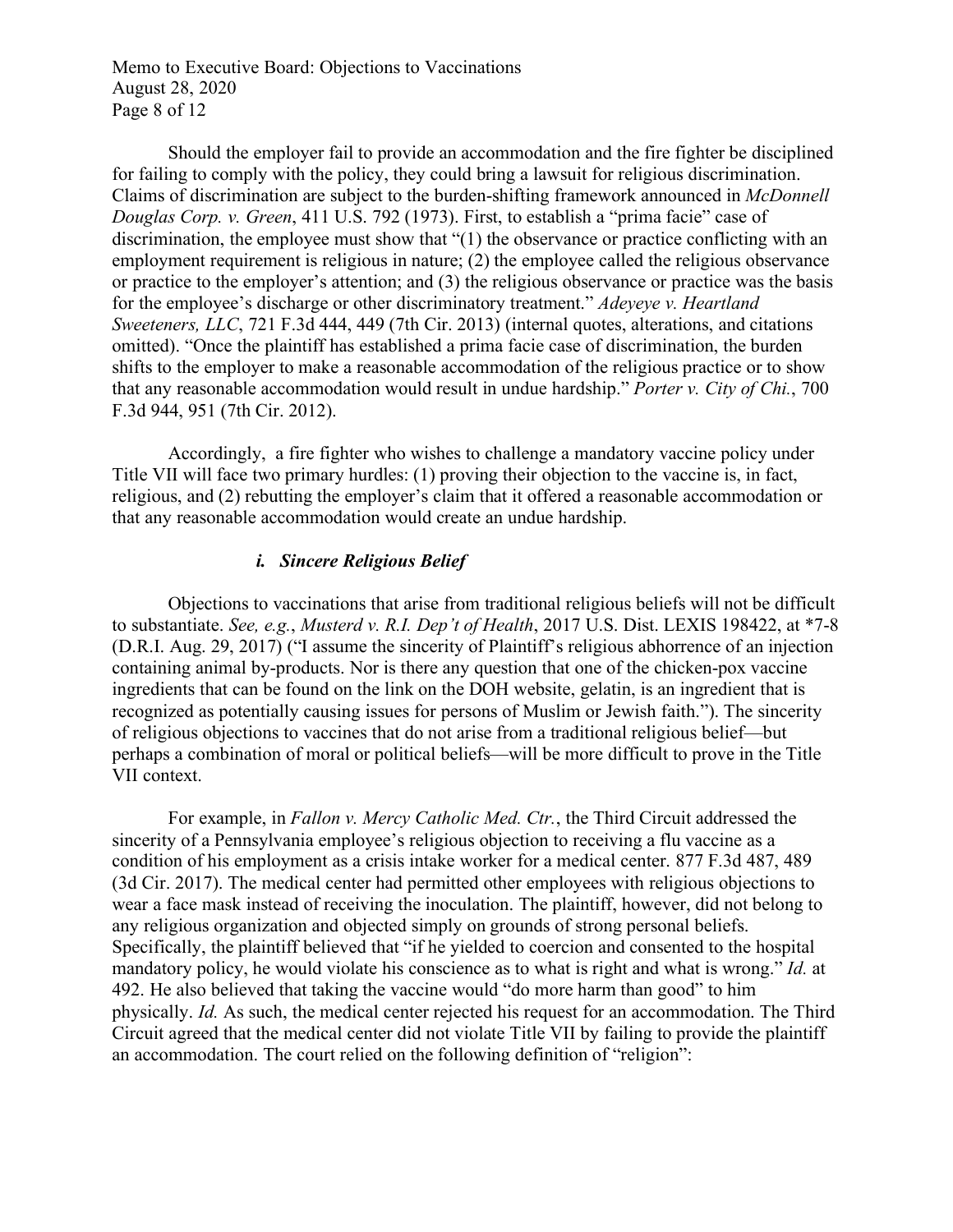Memo to Executive Board: Objections to Vaccinations August 28, 2020 Page 9 of 12

> First, a religion addresses fundamental and ultimate questions having to do with deep and imponderable matters. Second, a religion is comprehensive in nature; it consists of a belief system as opposed to an isolated teaching. Third, a religion often can be recognized by the presence of certain formal and external signs.

*Id.* at 491 (quoting *Africa v. Pennsylvania*, 662 F.2d 1025, 1032 (3d Cir. 1981)).4 Applying this standard, the court found plaintiff's strongly held beliefs were not sufficient because his mere moral objections did not touch on "fundamental and ultimate questions" and—to the extent the plaintiff believed the vaccine would "do more harm than good"—expressed medical, not religious, opinions. Finally, the court observed that the plaintiff's beliefs lacked "formal and external signs such as services, ceremonies, religious holidays, and other religious structures. *Id.*  at 492; *see also Brown v. Children's Hosp. of Phila.*, 794 F. App'x 226, 227 (3d Cir. 2020) ("Nothing in Brown's second amended complaint suggests that her opposition to the flu vaccine was religious.").

The Seventh Circuit has not adopted the same definition of religion set forth in *Africa*, but considers many of the same elements when evaluating the sincerity of a religious belief. "A religion need not be based on a belief in the existence of a supreme being. . . nor must it be a mainstream faith." *Kaufman v. McCaughtry*, 419 F.3d 678, 681-82 (7th Cir. 2005) (observing atheism is considered a religion for First Amendment purposes). "The test 'is whether a given belief that is sincere and meaningful occupies a place in the life of its possessor parallel to that filled by the orthodox belief in God.'" *Adeyeye v. Heartland Sweeteners, LLC*, 721 F.3d 444, 448 (7th Cir. 2013) (quoting *United States v. Seeger*, 380 U.S. 163, 165-66 (1965)). Therefore, "a genuinely held belief that involves matters of the afterlife, spirituality, or the soul, among other possibilities, qualifies as religion under Title VII." *Id.* 

In sum, objections which are merely political, moral, medical, or otherwise not contained within a larger recognized belief-system by the fire fighter will not be sustained under Title VII.<sup>5</sup>

## *ii. Reasonable Accommodation and Undue Hardship*

Second, assuming the employee establishes a sincere religious objection to being vaccinated, the employee would need to rebut the employer's assertion that it offered a reasonable accommodation or that any reasonable accommodation would cause an undue hardship on the employer. 42 U.S.C. § 2000e(j). Importantly, "any reasonable accommodation

<sup>&</sup>lt;sup>4</sup> This definition of religion has been accepted by many state and federal courts, although none in the Seventh Circuit. *See Friedman v. S. Cal. Permanente Med. Grp.*, 102 Cal. App. 4th 39, 60-61, 69 (2002) (applying definition and listing cases from Fourth, Eighth, Ninth, and Tenth Circuits; district courts in the First, Second, and Eleventh Circuits; and state courts in Massachusetts and Oregon).

<sup>&</sup>lt;sup>5</sup> The Equal Employment Opportunity Commission, in slightly broader terms, defines "religious practices" to include moral or ethical beliefs as to what is right and wrong which are sincerely held with the strength of traditional religious views." 29 CFR 1605.1.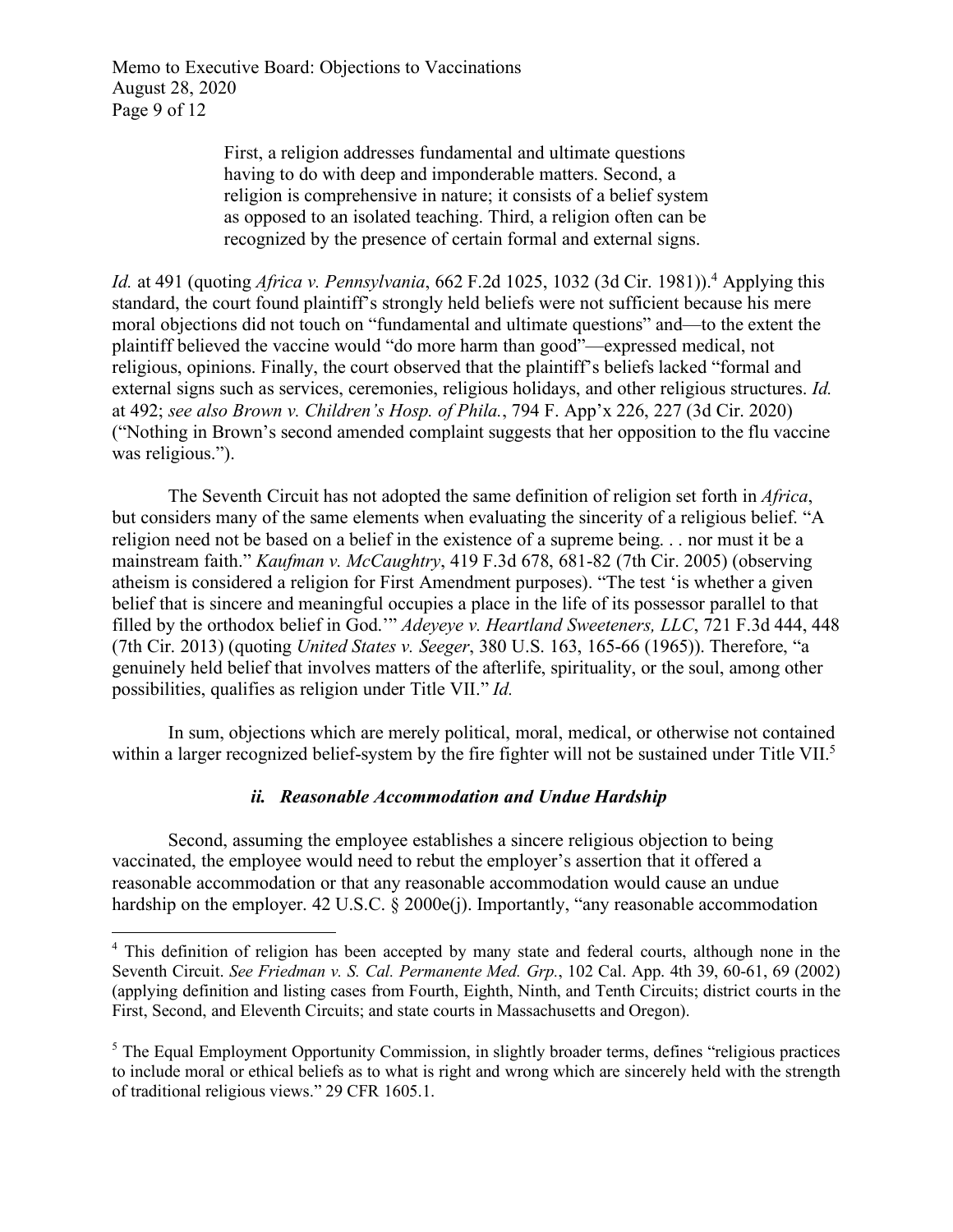Memo to Executive Board: Objections to Vaccinations August 28, 2020 Page 10 of 12

by the employer is sufficient to meet its legal obligation." *Robinson v. Children's Hosp. Bos.*, 2016 U.S. Dist. LEXIS 46024, at \*19 (D. Mass. Apr. 5, 2016) (internal quotes omitted). Thus, "once the employer has reasonably accommodated the employee's religious needs, the inquiry is over." *Id.* 

The Fifth Circuit recently evaluated the reasonableness of an offered accommodation in response to a vaccine objection in *Horvath*. As noted above, the city had offered the fire fighter reassignment to the position of "code enforcement officer," which did not require a vaccine and offered the same salary and benefits. The fire fighter objected, noting that the "code enforcement officer position is the least desirable position in the department because of its duties and hours" and that the position was "unreasonable because the schedule would prevent his continuing his secondary employment running a construction company, which would reduce his total income by half." 946 F.3d at 792. The court rejected both arguments, observing that an employer is not required to offer an employee his or her preferred accommodation. Rather, the accommodation offered simply must be reasonable. *See Bruff v. N. Miss. Health Servs., Inc.*, 244 F.3d 495, 501 (5th Cir. 2001) ("Title VII does not restrict an employer to only those means of accommodation that are preferred by the employee"). And in this case, the court found that altered hours and reduced outside income were not enough to demonstrate that the offered accommodation was unreasonable.

In *Robinson*, another vaccine case from Massachusetts, a district court found that a hospital provided a reasonable accommodation to an objecting employee where it (1) allowed the employee to seek a temporary medical exemption, (2) provided her reemployment resources, (3) granted her time to secure new employment and (4) preserved her ability to return to the hospital by classifying her termination as a voluntary resignation. *Robinson*, 2016 U.S. Dist. LEXIS 46024, at \*25. The employee argued that these actions were not sufficient, and that the hospital should have done more to help her find a new position. The court rejected this argument, explaining that employers "are not obligated to create a position to accommodate an employee's religious beliefs" and that the employee also has a duty to cooperate. *Id.* at \*23-24.

Thus, a review of these vaccine cases shows that while "employers must engage in a dialogue with an employee seeking an accommodation," Porter, 700 F.3d at 953, (1) employees are not entitled to their preferred accommodations and (2) employers have a number of straightforward reasonable accommodations that will cut off Title VII liability in the vaccine context.

Finally, although it is unlikely that a fire department will offer *no* accommodation to a vaccine objection based on sincerely held religious beliefs, should this occur, objecting employees may find it difficult to show that the employer would not suffer an undue hardship in the vaccine context. Proving an "undue hardship" is generally not burdensome. *See, e.g.*, *Noesen v. Med. Staffing Network, Inc.*, 232 F. App'x 581, 585 (7th Cir. 2007) (finding requiring Wal-Mart to rearrange staffing and have other employees pick up work to accommodate an inflexible employee would create an undue hardship); *Trans World Airlines v. Hardison*, 432 U.S. 63, 81 (1977) (finding requiring an employer to find a substitute employee so that another employee can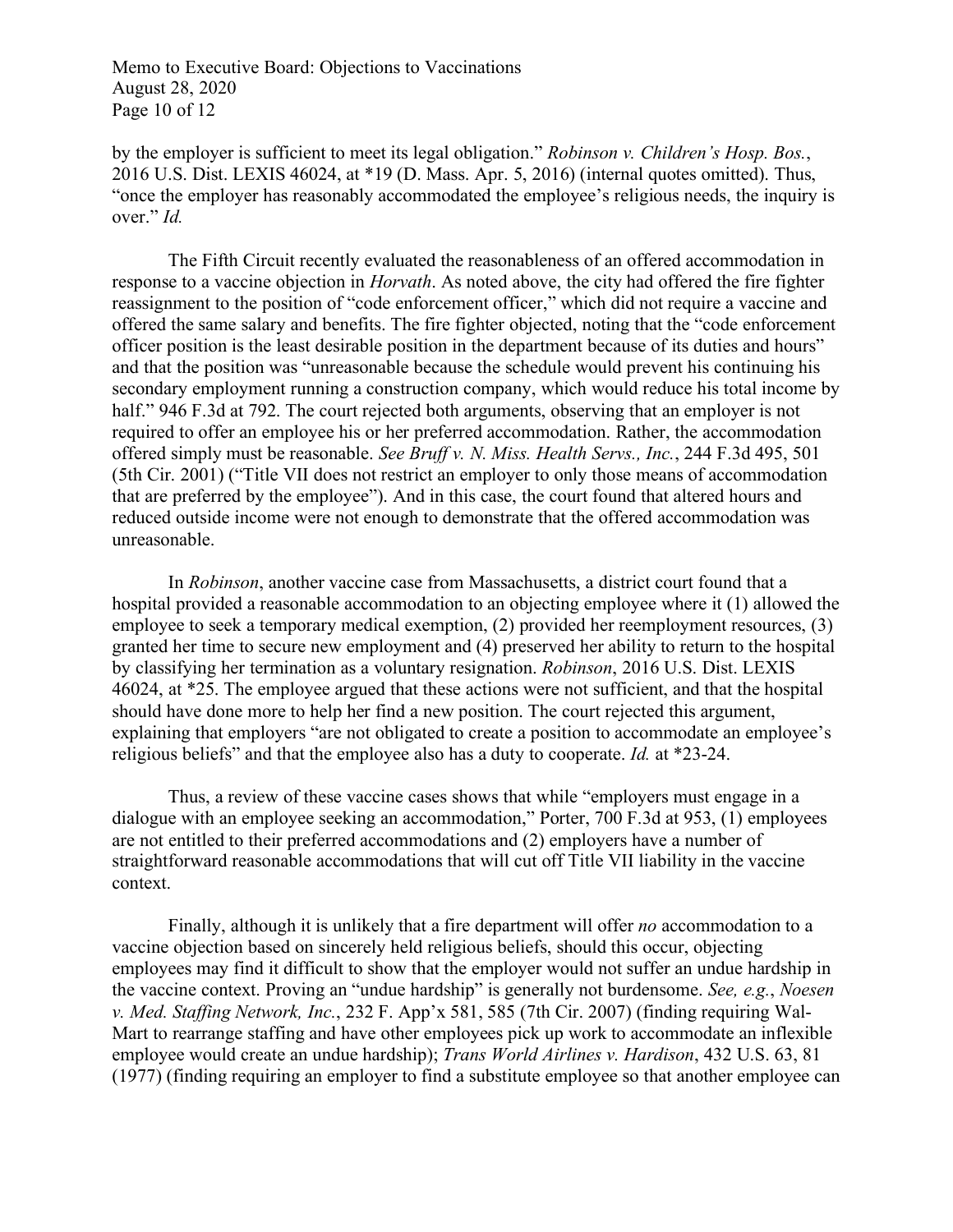Memo to Executive Board: Objections to Vaccinations August 28, 2020 Page 11 of 12

observe a religious day of rest would cause an undue hardship). <sup>6</sup> Undue hardship exists when a religious accommodation would cause "more than minimal hardship to the employer or other employees." *Endres v. Ind. State Police*, 349 F.3d 922, 925 (7th Cir. 2003). "The issue of undue hardship will depend on close attention to the specific circumstances of the job." *Adeyeye*, 721 F.3d at 455 (finding three weeks of unpaid leave would not necessarily create an undue hardship where employer generally had high employee turnover); *Davis v. Fort Bend Cnty.*, 765 F.3d 480, 489 (5th Cir. 2014) ("Because Fort Bend does not argue that permitting Davis's arranged substitute to work in place of Davis would impose an undue hardship, there exists a genuine dispute of material fact whether Fort Bend would have suffered undue hardship in accommodating Davis's religious observance.").

In the context of a potential COVID-19 vaccine, the pandemic-level risks of COVID-19 may make it easy for an employer to demonstrate an undue hardship. Courts generally have found an undue hardship where proposed accommodations could "either cause or increase safety risks or the risk of legal liability for the employer." *E.E.O.C. v. Oak-Rite Mfg. Corp.*, 2001 U.S. Dist. LEXIS 15621, 2001 WL 1168156, at \*10, 36 (S.D. Ind. Aug. 27, 2001) (religious accommodations to "pants-only" uniform policy would cause safety risks in the manufacturing context and thus an undue hardship on the employer). In an informal discussion letter, the EEOC's Office of Legal Counsel wrote that "[f]acts relevant to undue hardship" for a health care worker's request for an exemption from employer-mandated vaccinations "would presumably include, among other things, the assessment of the public risk posed at a particular time, the availability of effective alternative means of infection control, and potentially the number of employees who actually request accommodation." U.S. Equal Emp. Opportunity Comm'n, Informal Discussion Letter (Mar. 5, 2012). And in *Robinson*, the court agreed that requiring the employer to offer a vaccination accommodation to a health care employee would cause an undue hardship "because it would have increased the risk of transmitting influenza to its already vulnerable patient population." *Robinson*, 2016 U.S. Dist. LEXIS 46024, at \*28.

Therefore, even if the employer does not offer an accommodation, safety concerns in the COVID-19 context may make it difficult for fire fighters to overcome a claim that any accommodation would cause an undue hardship on the employer.

## **Vaccination Conclusion**

As explained above, fire departments will generally be able to mandate that fire fighters receive vaccinations if they deem it necessary for public health and safety. Fire fighters that hold sincere religious objections to vaccinations may be able to obtain an exemption or a reasonable

<sup>&</sup>lt;sup>6</sup> *Hardison* also stands for the proposition that Title VII does not require an employer to provide an accommodation if it would impose more than a *de minimis* burden on the employer. *Id.* at 84. While this is technically still good law, the Supreme Court has indicated it may be willing to overrule *Hardison* as an incorrect interpretation of the "undue hardship" standard. *See e.g.*, *Patterson v. Walgreen Co.*, 140 S. Ct. 685, 686 (2020) (Alito, J., concurring in the denial of certiorari) ("I thus agree with the Solicitor General that we should grant review in an appropriate case to consider whether *Hardison's* interpretation [of 'undue hardship'] should be overruled."); *see also Adeyeye*, 721 F.3d at 456 (limiting *Hardison's de minimis* rule to the specific application of that case).